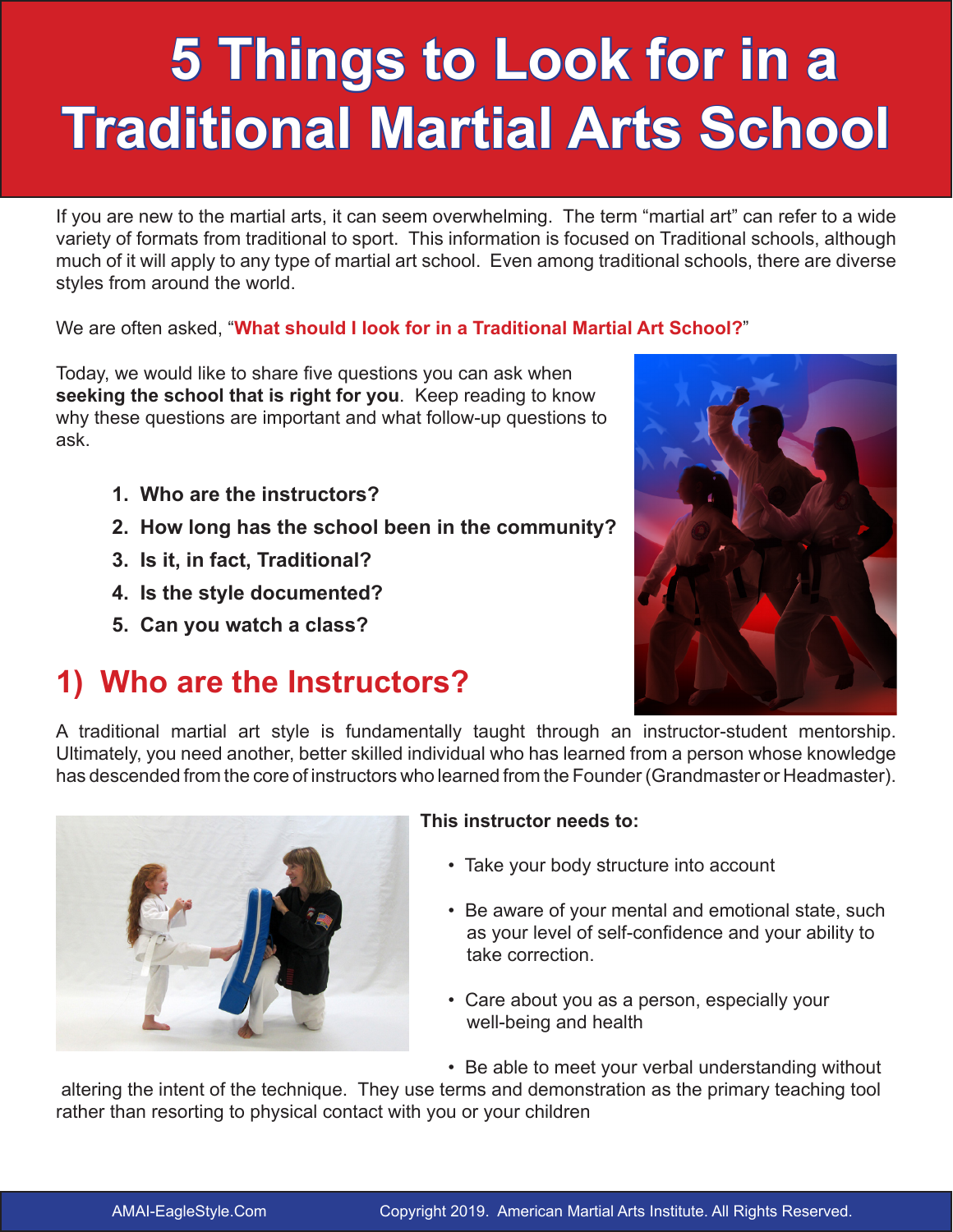#### **Questions to Ask:**

- Who is the school's founder?
- Under whom did he or she train?
- How long have they trained?
- What rank did they achieve?
- Did they receive a certificate verifying this rank and position? **AND**, Is it available for students and parents to see?

#### **Why it Matters:**

While there are many reputable schools; unfortunately, there is no shortage of individuals who lack credibility. They may have "promoted themselves," or cannot verify their claims. If they can't adequately answer these questions, take note.

#### **Questions to Ask:**

- What is the process for someone to become an instructor?
- What is the minimum age to become an instructor?
- What rank are the instructors?
- Did the instructors train in the style they are teaching?

#### **Why it Matters:**

Just because someone is personally skilled, that does not make them qualified to teach you or your children. You want to know they are skilled in the four criteria we discussed at the beginning of this article. Are they teaching something entirely different from what they were originally certified? Are the instructors adults or kids? If they let anyone teach with minimal experience and no process for developing consistent, effective teaching skills, take note.

### **2) How Long Has the School Been in the Community?**

Traditional martial art schools are focused on the consistency and longevity of their style. It may surprise you that most traditional schools are not concerned with having a large number of students, rather ensuring that their students are a "good fit" for their school. You should ask questions, but don't be surprised when they ask you a few in return. The point is, traditional schools are "in it for the long haul;" they have a history and lineage, and they seek to be around for another 50 – 100 years (at least)!

You want to know that they will be there for you. Unfortunately, some schools "pop-up" and disappear overnight. Look for a school that has a history in your community, and one that will be around for years to come.

### **Questions to Ask:**

- How many years has the school been active in the community and at this location?
- Who will take over the school for the next generation?
- What would happen if the Headmaster passed away (unexpectedly)?

#### **Why it Matters:**

Unfortunately, some schools are run more as a business than a style. This means that the owner may decide to simply retire, move, or sell the school to another with little or no notice. You could spend years of training, only to find that you have no school the next day. A traditional school has a leader, the Grandmaster. They may have multiple locations overseen or "owned" by their top students.

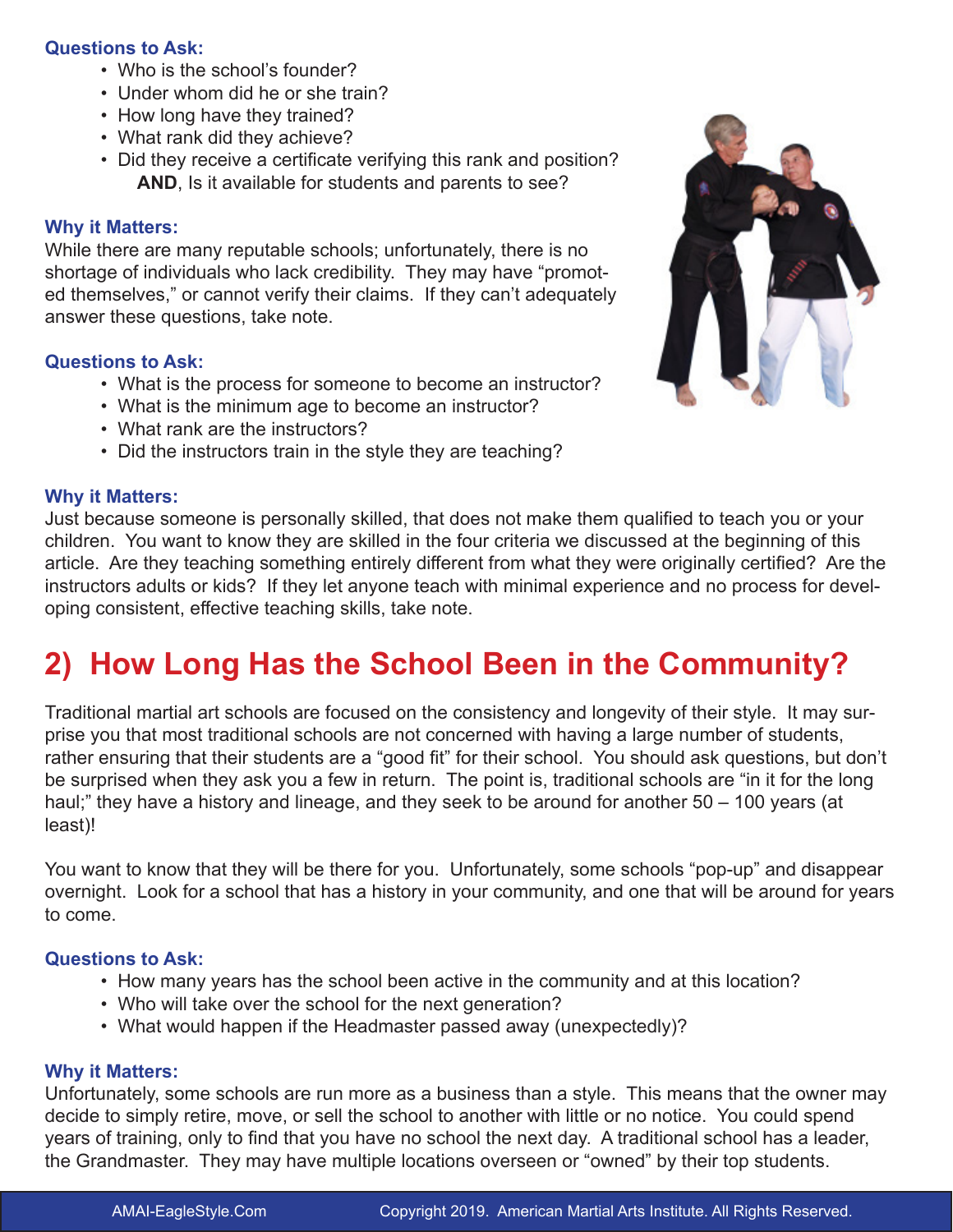### **For longevity, have they:**

1) designated a successor in the event of their passing, and

2) established a plan for the location(s) to be passed on to another top student to ensure seamless continuity. If they cannot answer these questions, take note. They may be here today, gone tomorrow.

### **3) Is it Traditional?**

A traditional school has made a contribution to the history of the martial arts, has a strong educational system and methods, has a hierarchical structure, has an underpinning philosophy, and often seeks to develop the mind as much as the body, with the benefits applied to all areas of life. It can develop the idea of respect, a sense of consequence, a sense of personal responsibility, and a sense of connection to the self through an instructor-student mentorship.

In physical terms, it will often involve stances, punches, kicks, basic forms, kata (forms), self-defense, sparring, and a variety of other areas. While these can differ from school-to-school, traditional schools differ from sport schools, which often center on one-on-one competition and involve defeating a competitor by points, submission, or knockout. MMA is a professional sport and its athletes are paid to compete. If these areas interest you, you may want to seek them out from a reputable school with qualified coaches who are fully insured. NOTE: traditional schools may allow for some competition for their students, but it is far from their main focus.

### **In a traditional school it is common to see the following:**

- Ranks are earned and each rank strives for constant improvement (training is not for enter tainment). Except for level of intensity, children are taught essentially the same as adults.
- Instructors continue to train and progress in the Art under an instructor.
- Everyone starts as a White Belt. Some schools will recognize a level of rank from another school, but it is not common for the traditionalist. In fact, most traditionalists WANT to be a white belt and to progress from "the bottom," therefore developing a strong foundation.
- Standards must be met. Rank grading varies widely among schools, but traditional schools establish rigorous standards and enforce them consistently.
- There are many other features, but the above are quite common

### **Questions to Ask:**

- How often do you compete?
- Do you allow head contact in sparring?
- Do instructors spar students?
- Is competition part of the testing process for rank?
- How long does it take for the average individual to earn a black belt?
- Do you incorporate a lot of gymnastics?

### **Why it Matters:**

If you are looking for traditional school, then being overly focused

on competition, offering quick acceleration through ranks, or being acrobatic-focused are probably red flags. If you are looking for a sport school or competition, they might be a good fit for you.